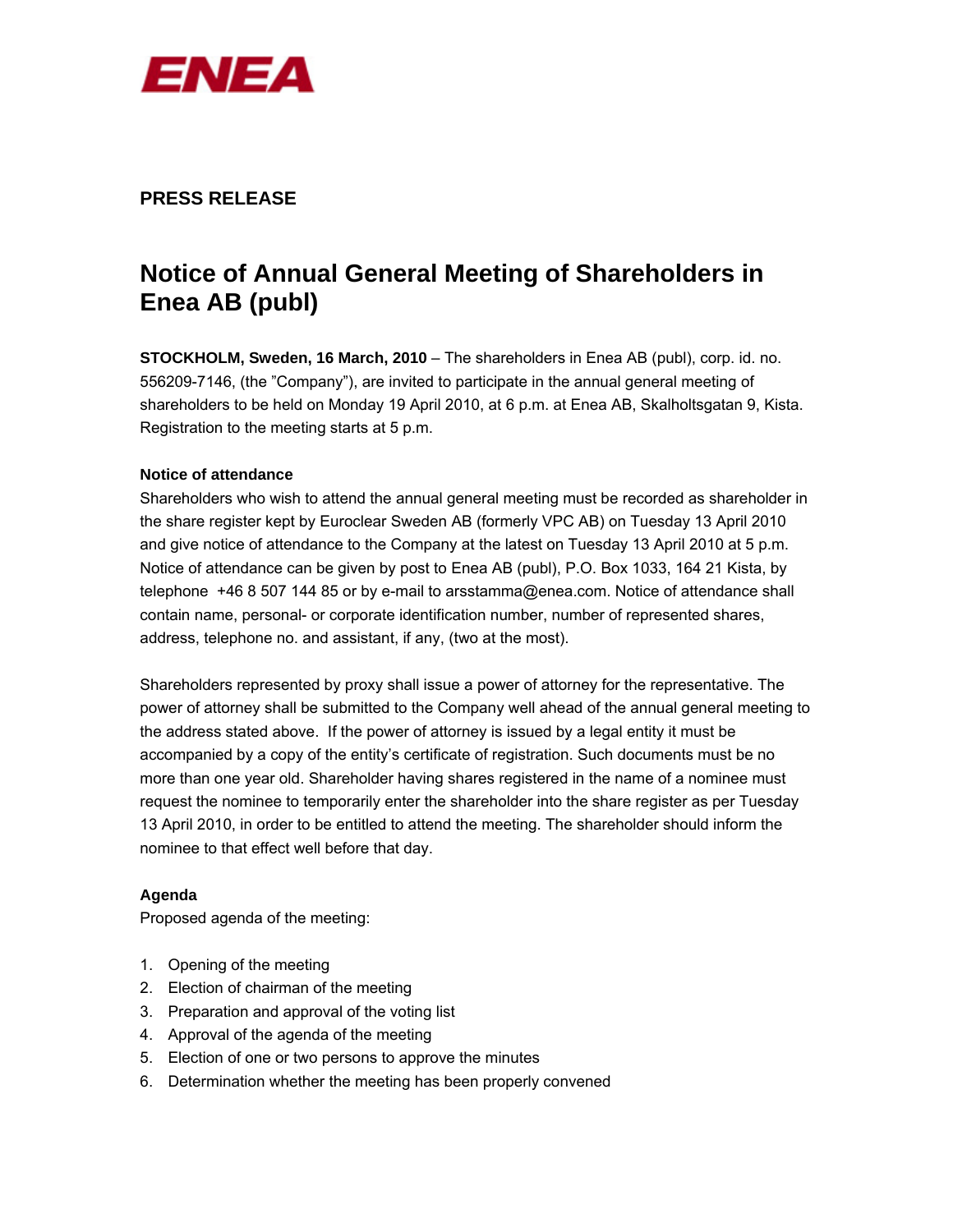

- 7. Presentation of the annual report, the consolidated accounts, the auditors' report and the auditors' report on the consolidated accounts
- 8. The managing director's presentation
- 9. Resolutions with respect to

a) adoption of the profit and loss statement and the balance sheet, the consolidated profit and loss statement and the consolidated balance sheet

 b) the appropriation of the Company's profit or loss in accordance with the approved balance sheet

- c) discharge of liability for the members of the board of directors and the managing director
- 10. Determination of the number of board members and deputy members and the number of auditors and deputy auditors
- 11. Determination of the fees to the board members and the auditors
- 12. Election of
	- a) members of the board of directors
	- b) chairman of the board
	- c) auditor
- 13. Resolution on the procedure on appointment of the members of the nomination committee
- 14. The board's proposition on an authorization for the board to acquire and transfer its own shares
- 15. The board's proposition on guidelines for remuneration to senior management
- 16. The board's proposition on a authorization for the board to issue new shares
- 17. The board's proposition on an employee stock purchase plan
- 18. The board's proposition to amend the articles of association
- 19. The board's proposition on a resolution of a reduction of the share capital relating to treasury shares and a corresponding "bonus issue" increase of the share capital
- 20. Close of the meeting

#### **Propositions**

#### **The board's proposition on the appropriation the Company's profit or loss (item 9 b)**

The board proposes a dividend of SEK 1.50 per share. 22 April 2010 is proposed as record day for dividend. Assuming this date will be adopted as the record day, Euroclear Sweden AB is expected to disburse dividends on 29 April 2010.

#### **Proposition by the nomination committee (item 2 and 10-13)**

A nomination committee (NC) has been established following a decision on the annual general meeting of shareholders 2009. The following persons serve on the nomination committee for the annual general meeting 2010; Per Lindberg, Sverre Bergland (DnB Nor), Anders Ljungqvist (AMF), Robert Andersson (Infläktor) and Anders Lidbeck (chairman of the board in Enea AB).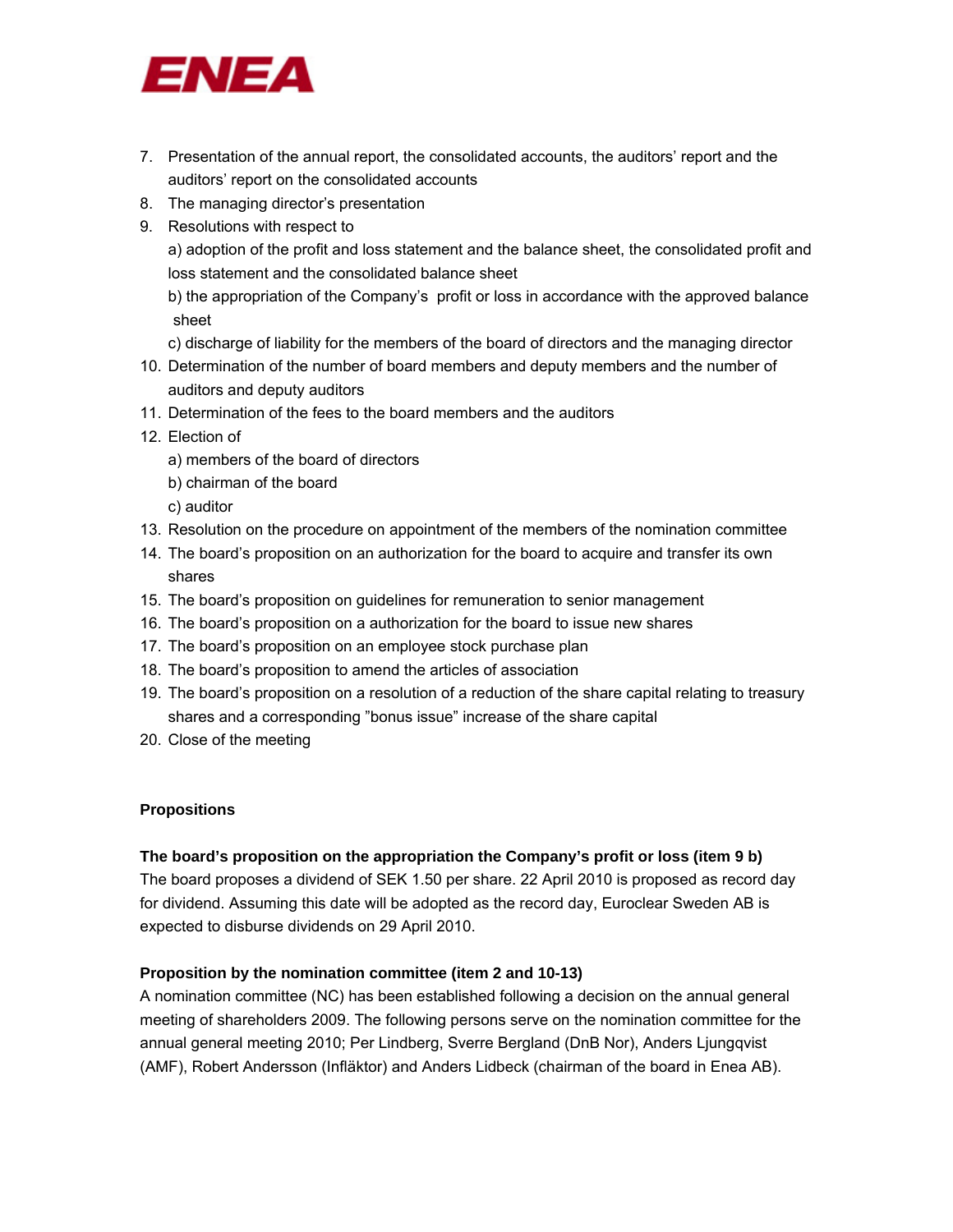

The NC has appointed Per Lindberg as its chairman. The propositions by the NC are supported by shareholders representing approx. 28 per cent of the votes.

The NC proposes that Anders Lidbeck is appointed to chair the annual general meeting 2010.

The NC proposes that the board shall consist of five ordinary members elected by the general meeting and without any deputy members.

According to NC's proposition, the remuneration to the board shall be in principle unchanged compared to previous years, but adjusted due to the decrease of the number of members from six to five, and consequently be a total of SEK 1 190 000 to be allocated with SEK 380 000 to the chairman and SEK 160 000 to the rest of the members elected by the general meeting. The VC also proposes that SEK 170 000 shall be allocated amongst the board members due to contribution and activity in committee work, which is unchanged from the previous year. In addition hereto, SEK 500 000 is proposed as remuneration for extra ordinary efforts, not least for the chairman of the board who is estimated to spend considerable time in excess of the normal board work. The amount of time devoted to these extra ordinary efforts shall be accounted for and be deducted from this amount. The NC proposes that the auditor shall receive reasonable compensation and based on actual time spent on the assignments.

The NC proposes re-election of Åsa Landén Ericsson, Anders Skarin and Kjell Duveblad as members of the board and Anders Lidbeck as chairman of the board and election of Mats Lindoff as a new member. For more information on the proposed new member see www.enea.com. The auditors were elected 2007 for a period of four years and consequently this year's meeting will not elect any auditors.

The NC proposes that a new NC shall consist of representatives for four of the largest shareholders and the chairman of the board. The chairman of the board is assigned to contact the four largest (according to number of votes) shareholders at the end of the third quarter 2010 and request them to appoint a member of the NC each. If such shareholder does not wish to appoint a member, the next shareholder (according to number of votes) will be requested to appoint a member of the NC. A member appointed by a shareholder should be chairman of the NC. The names of the NC members shall be published in the Company's third quarterly interim report. The period of mandate for the appointed NC shall run until the next NC has taken over. The NC shall be changed in accordance with the principles above if there is a substantial change in the shareholder structure following the constitution of the NC.

The NC shall prepare and make propositions to the annual general meeting regarding chairman of the meeting, election of chairman and other members of the board of the Company, remuneration for the board divided between the chairman and the other members as well as the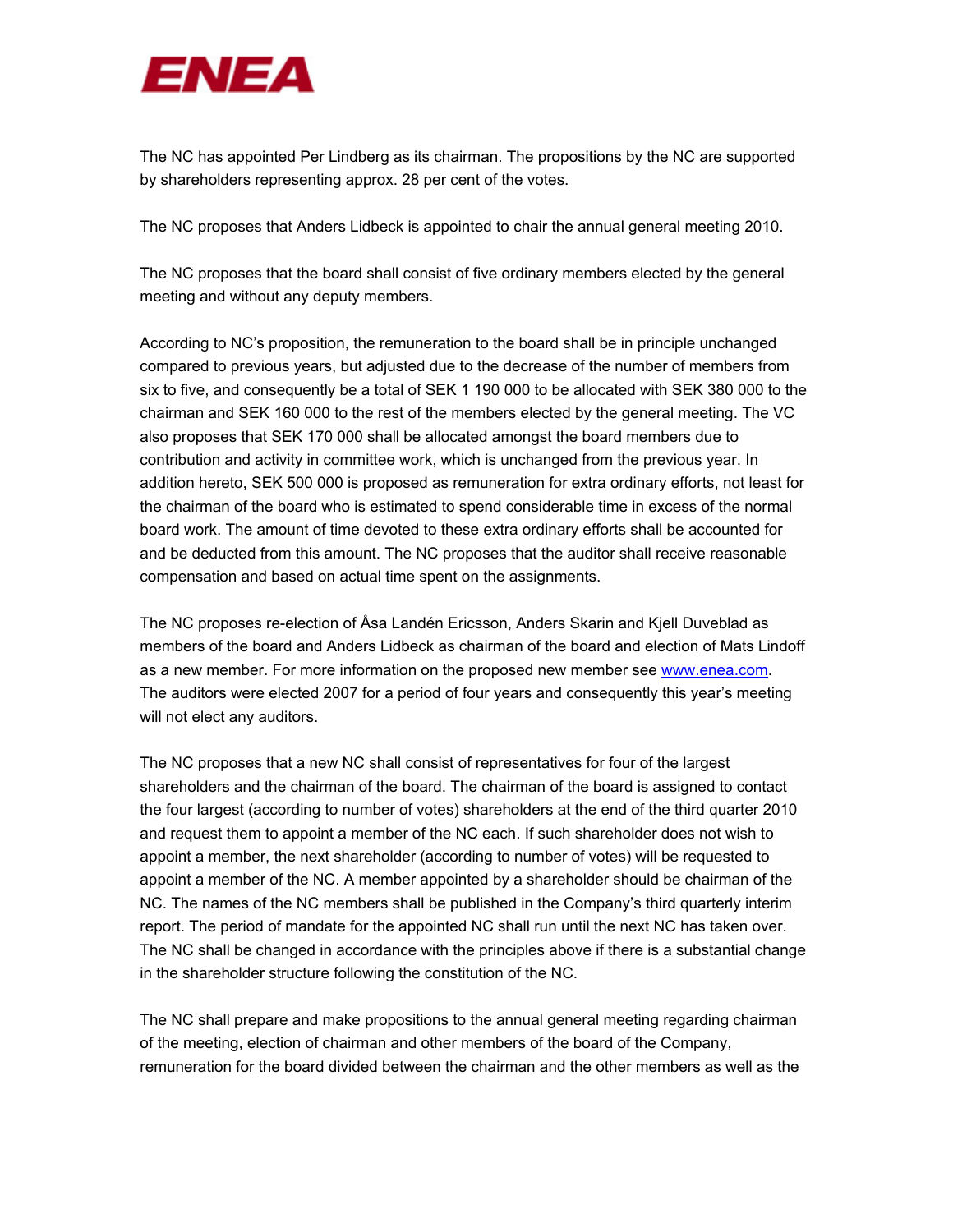

principles for remuneration, if any, for work in committees, election and compensation of auditors and deputy auditors (if any) and principles for appointment of a new nomination committee. The NC shall have the right to charge the Company with costs for e.g. recruitment consultants and other costs that may arise in order for the NC to conduct its assignment.

# **The board's proposition on an authorization for the board to acquire and transfer its own shares (item 14)**

The board proposes that the annual general meeting authorizes the board to acquire and transfer its own shares as follows. Acquisitions of shares may only be made on Nasdaq OMX Stockholm (the "Marketplace") or in accordance with an offer to all shareholders in the company. Acquisition may only be made of such amount of shares that the Company's holding of treasury shares at each time does not supersede ten per cent of all shares in the Company. Transfer of shares may be made in other ways than on the Marketplace, including a right to deviate from the shareholders preferential rights and that payment may be made by other means than by cash. Ten per cent of the total number of the shares in the Company may be transferred. The above authorization may be utilized on one or several occasions up until the annual general meeting 2011. Acquisitions of shares on the Marketplace may only be made at a price within the registered price interval at the Marketplace. Transfer of shares in connection with acquisitions of businesses may be made at a market price estimated by the board.

The purpose of the authorization above to acquire and transfer shares is to continuously be able to adjust the capital structure of Enea AB to the capital needs of Enea AB and to enable financing, in whole or in part, in connection with acquisitions of businesses.

Decisions following this item on the agenda require support of shareholders representing at least 2/3 of both cast votes as well as the shares represented at the meeting.

# **The board's proposition on guidelines for remuneration to senior management (item 15)**

# *Principles*

Remuneration to the chairman of the board and other members of the board is paid in accordance with the resolution by the annual general meeting. Remuneration for the managing director may be decided by the chairman of the board and other board members following a proposition by the remuneration committee. Guidelines for remuneration to senior management are established by the annual general meeting. Market rate terms for salaries and other employment terms is applied to the group management. In addition to fixed yearly salaries, the group management will also receive variable salaries, which are limited and based on the earnings trend compared to fixed targets. Remuneration to certain senior managers within the Enea group of companies may also be paid by way of share related compensation.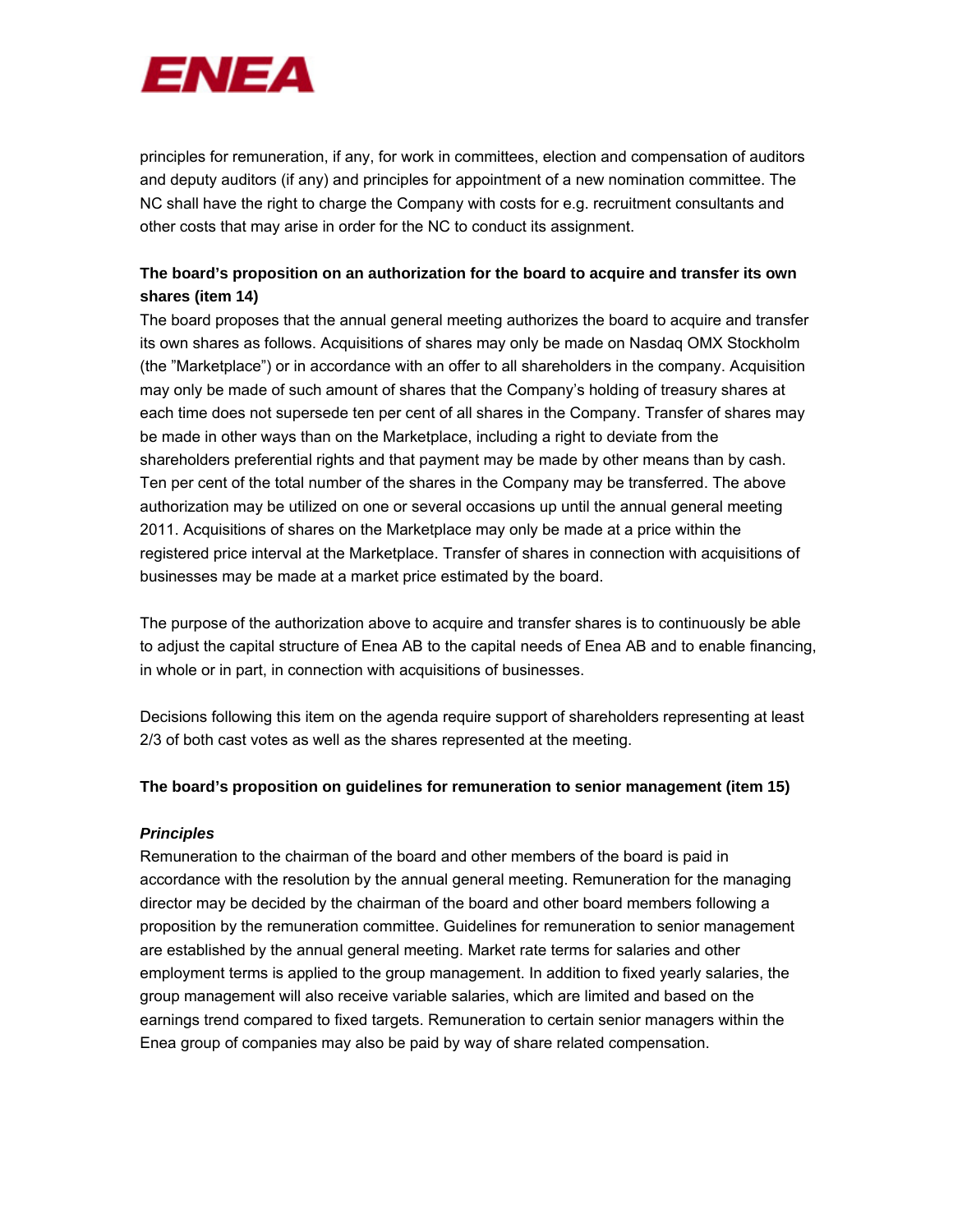

#### *Pension agreement*

The managing director's pension agreement states that the pension premium will amount to a fixed percentage of the fixed salary. Other senior managers in Sweden have pension agreements that fall within the ITP-plan with a stipulated retirement age of 65 and pension premiums related to the salary of the employee. Pension premiums will be paid regularly.

## *Severance pay*

In case of dismissal of the managing director by the Company a notice period of six months applies and the same period in case the termination is made by the managing director. In addition, a further compensation corresponding to six months' salary shall be paid if the Company terminates the employment. All severance payment and compensation for dismissal is to be reduced by any other income based on employment. For all other senior management a notice period of 3-12 months applies.

The terms and remunerations and other general compensation principles for senior management do not deviate for 2009 from the decisions by the annual general meeting 2009. The board reserves a right to deviate from the proposed general principles in specific cases.

# **The board's proposition on authorization for the board to issue new shares for share or business acquisitions (item 16)**

The board proposes that the annual general meeting authorizes the board for the time period until the annual general meeting 2011, at one or several occasions, to resolve on new share issues with deviation from the shareholders preferential rights and stipulating payment in kind or other conditions set out in chapter 13 section 5 first paragraph item 6 of the Swedish Companies Act and that the board may set the general terms in the decision. The issue price shall however be based on market practice and may at most equal ten per cent of the number of outstanding shares on the day of this notice.

The reason for the deviation from the preferential rights and the right to decide on payment in kind or other conditions stipulated in the Swedish Companies Act is to enable the Company to issue shares in order to acquire shares or businesses.

Decisions following this item on the agenda require support of shareholders representing at least 2/3 of both cast votes as well as the shares represented at the meeting.

The decision replaces the previous decision on authorization made by the annual general meeting 2009.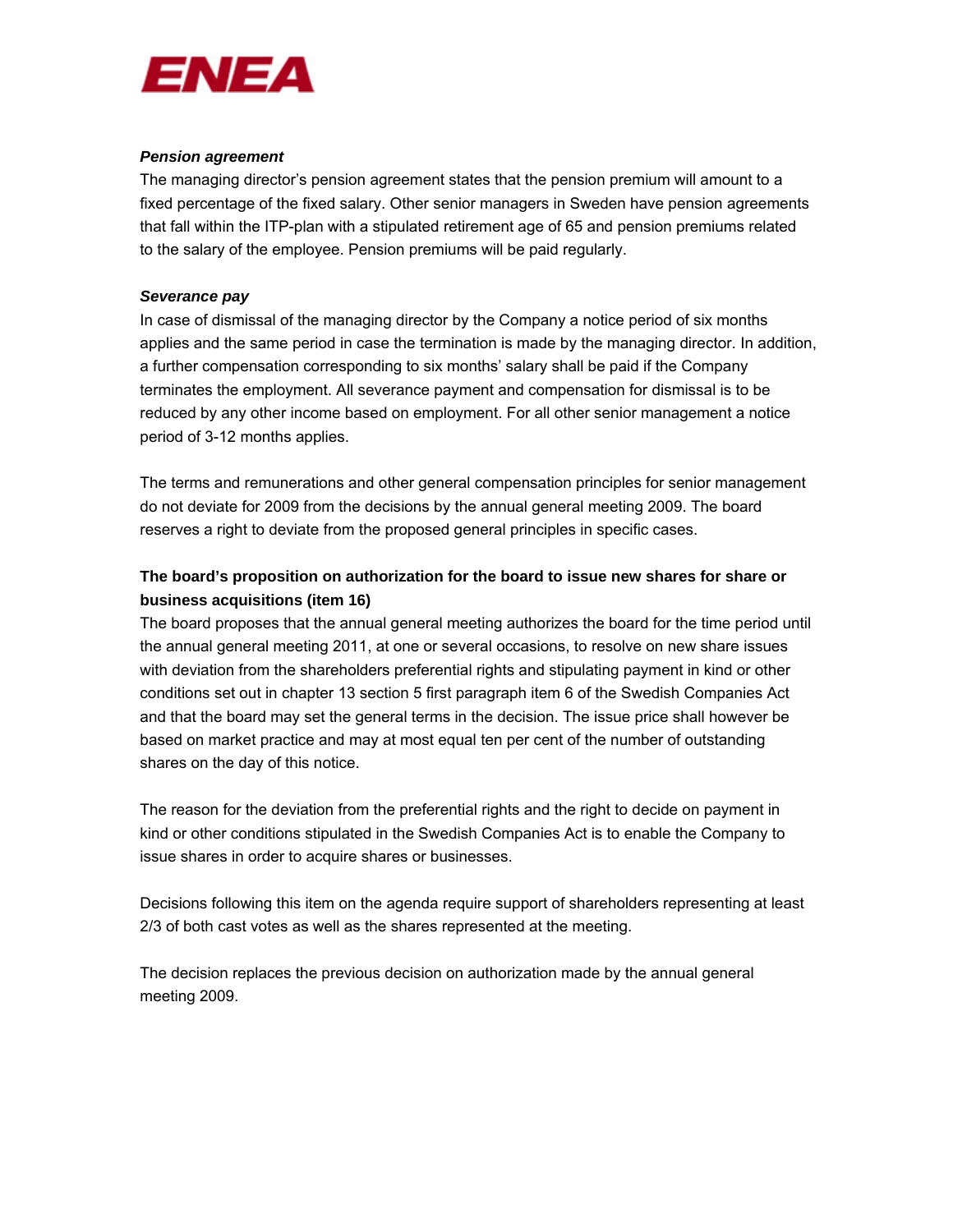

#### **The board's proposition on an employee stock purchase plan (item 17)**

The board proposes an adoption of an employment stock purchase plan (the "Plan") comprising a maximum of 36 senior managers and other key employees in Enea mainly active in Sweden, but also in certain other countries. The participants in the Plan will, following a qualification period and conditional upon a personal investment in Enea shares, be given the opportunity to receive further shares in Enea, such number of shares being dependant of the number of Enea shares invested in, and subject to certain performance requirements to be fulfilled. The qualification period for the Plan is proposed to be approx. three years.

Participation in the Plan requires that the participant acquires and locks up Enea Shares within the scope of the Plan ("Savings share"). An Enea share that the participant owns before the qualification period and that is locked up within the scope of the Plan will also be accounted for as a Savings share. The participant will receive a share in Enea from the Company, or the entity the Company indicates, for each Savings share, following a qualification period of approx. three years ("Matching share"). Due to the fulfilment of specific performance requirements related to Enea's EBIT-margin during 2010-2012, the participants have a right to receive three further Enea shares gratuitously for each Savings share ("Performance share 2010", "Performance share 2011" and "Performance share 2012"). The EBIT-margin is defined as earnings before tax and financial income and expenses, with adjustments due to extraordinary items, if any, and divided with the total turnover.

| 2010         |               | 2011         |               | 2012         |               |
|--------------|---------------|--------------|---------------|--------------|---------------|
| EBIT-        | Outcome,      | EBIT-        | Outcome,      | EBIT-        | Outcome,      |
| margin       | Performance   | margin       | Performance   | marginal     | Performance   |
|              | shares per    |              | shares per    |              | shares per    |
|              | Savings share |              | Savings share |              | Savings share |
| $< 11 \%$    | $\Omega$      | $< 13 \%$    | 0             | $< 15 \%$    | 0             |
| $= 11 \%$    | 1/3           | $= 13 \%$    | 1/3           | $= 15 \%$    | 1/3           |
| $\geq$ 12 %  | 2/3           | $\geq 14 \%$ | 2/3           | $\geq 16 \%$ | 2/3           |
| $\geq 13 \%$ | 1/1           | $\geq 15 \%$ | 1/1           | $\geq$ 17 %  | 1/1           |

The performance requirements for the Performance shares are linked to the EBIT-margin as follows:

The managing director may receive an extra Performance share for each Savings share, in addition to the outcome in the schedule above, if the maximum performance requirements are fulfilled during all three years 2010-2012 ("Extra Performance share").

Allotment of Matching shares and Performance shares within the scope of the Plan will be made during a limited period of time following adoption of the annual accounts for the financial year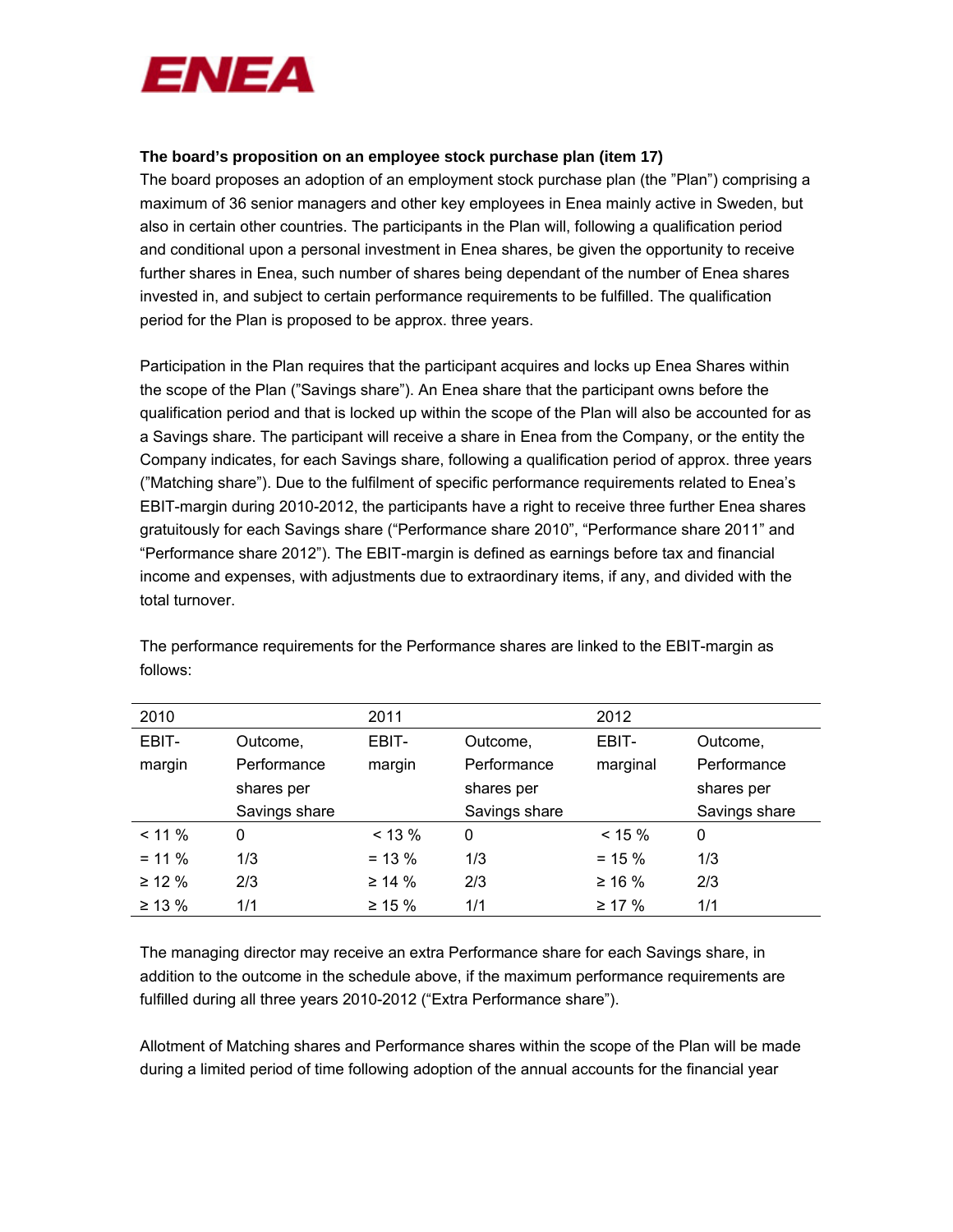

2012. A condition for the participant to receive allotment of Matching shares and Performance shares, is that the participant remains an employee of the Enea group during the full qualification period and that the participant, during this period, has kept all Savings shares locked up within the scope of the plan. In addition to this, allotment of Performance shares requires that the performance requirements are fulfilled.

The board will decide during May 2010 on participation in the Plan and the maximum number of Matching shares and Performance shares that each participant may receive. At that time the performance of the employee as well as his or hers position in and importance for the Enea group will be considered.

The Plan is divided into four categories of senior managers and key employees who will be able to hold the following maximum numbers of Savings shares per person:

- Category A (managing director) maximum 15,000 Savings shares
- Category B (other members of the group management, five persons) maximum 7,500 Savings shares
- Category C (10 persons) maximum 3,000 Savings shares
- Category D (20 persons) maximum 1,500 Savings shares

A decision on participation in the Plan requires that, according to the company, it may be accomplished with reasonable administrative and financial costs, if necessary with such minor adjustments of the technical features of the Plan that may be necessary in a jurisdiction outside of Sweden. Before allotment of Performance shares the board shall verify if the allotment is reasonable in relation to the growth, earnings, financial position and development of the Company compared with competitors as well as other considerations. The participants maximum gross profit per Matching and Performance share shall be limited to four times the market price of the Enea share at the beginning of the qualification period, for which reason the number of Performance shares that is allotted to the participant may be reduced accordingly in order to accomplish the limitation.

In order to carry through the Plan in a cost-effective and flexible way, the board proposes that the financial exposure resulting from the Plan, is secured through a customary hedging arrangement for securing liabilities and that the own shares that the Company has acquired is utilized for this purpose. Such treasury shares that the Company acquired in accordance with the previous year's decision may also be utilized. The arrangement comprises transfer of shares to the participants in the Plan as well as sale of shares on the stock market or to third parties in order to cover costs due to social security contributions and other costs. The Plan may also be hedged by way of share swap agreements or similar arrangements between the Company and third parties.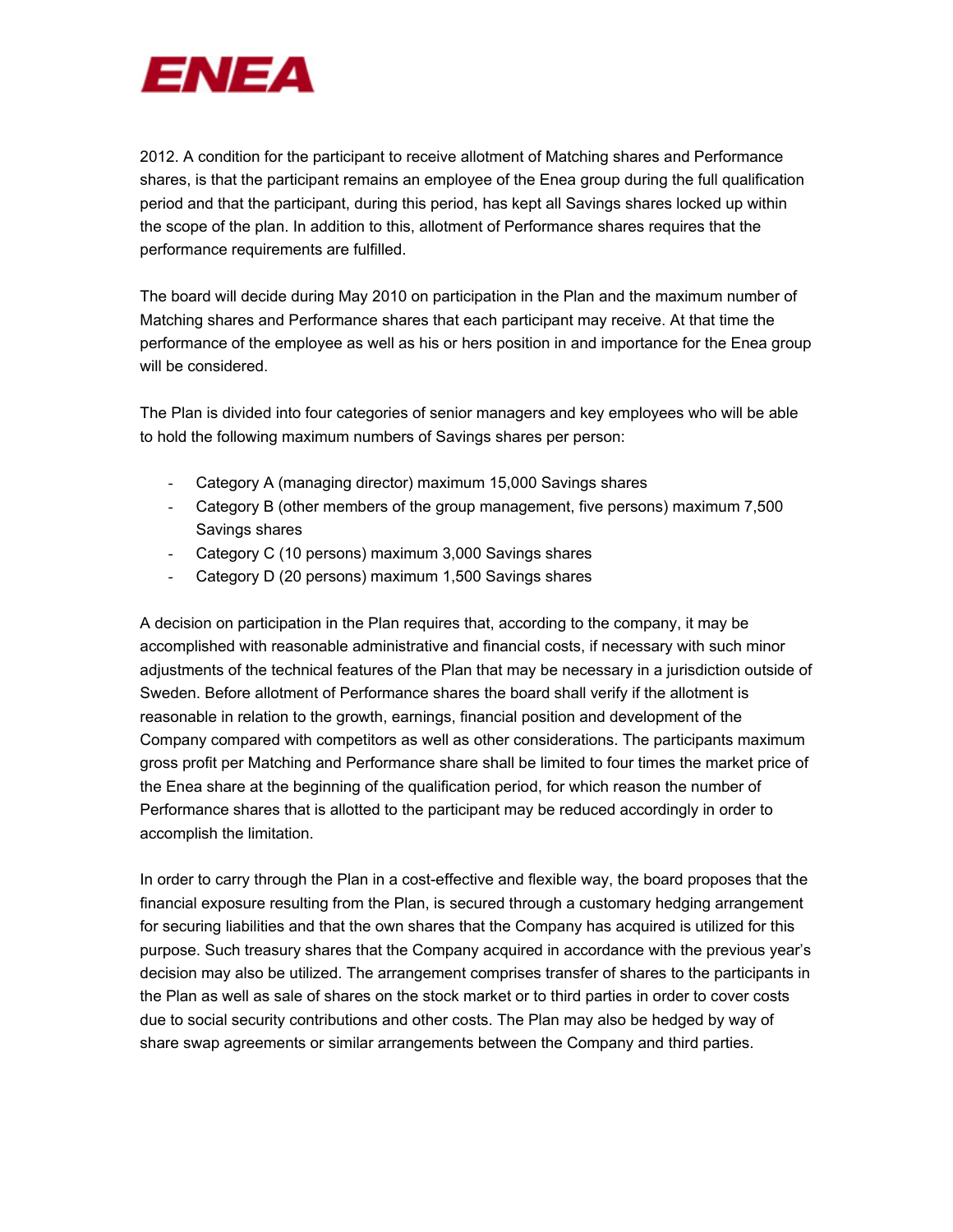

The Plan will comprise a maximum of 112,500 Savings shares, 112,500 Matching shares and maximum 352,500 Performance shares, of which maximum 112,500 shall consist of each of Performance shares 2010, Performance shares 2011 and Performance shares 2012 and a maximum of 15,000 Extra Performance shares. In addition to this a number of maximum 150,000 shares may be used to secure the Company against financial exposures regarding social security contributions etc.

The maximum number of shares in Enea that is comprised by the Plan amounts to approximately 3.3 per cent of the issued shares on a fully diluted basis and approximately 3.3 percent of the number of votes on a fully diluted basis.

Decisions following this item on the agenda require support of shareholders representing at least 9/10 of both cast votes as well as the shares represented at the meeting.

# **The board's proposition to amend the articles of association (item 18)**

The board proposes that the annual general meeting amends the articles of association regarding notice to attend general meetings of the shareholders in the Company. The provision regarding notice shall be amended to the current legislation as well as being given a wording that may be registered if certain proposed amendments of the Swedish Companies Act (2005:551) are adopted.

I. The board proposes that the annual general meeting of shareholders decides on amending the second paragraph in section 7 of the articles of association as follows: "Notice to attend general meetings of shareholders shall be made through advertisement in Postoch Inrikes Tidningar and in Svenska Dagbladet."

II. The board proposes that the annual general meeting of shareholders decides on amending the second paragraph in section 7 of the articles of association as follows:

"Notice to attend general meetings of shareholders shall be made through advertisement in Postoch Inrikes Tidningar and on the company's website. At the time of notice, information regarding the notice shall be advertised in Svenska Dagbladet."

The annual general meeting's decision to amend section 7 according to II above shall be conditioned by that the stipulation regarding notice to shareholders meetings in the Companies Act has gained legal force, such that the proposed wording is consistent with the Companies Act.

**The board's proposition on a resolution of a reduction of the share capital relating to treasury shares and a corresponding "bonus issue" increase of the share capital (item 19)**  The board proposes that the annual general meeting decides to cancel the shares that have been repurchased based on earlier authorizations by reducing the share capital with SEK 274,543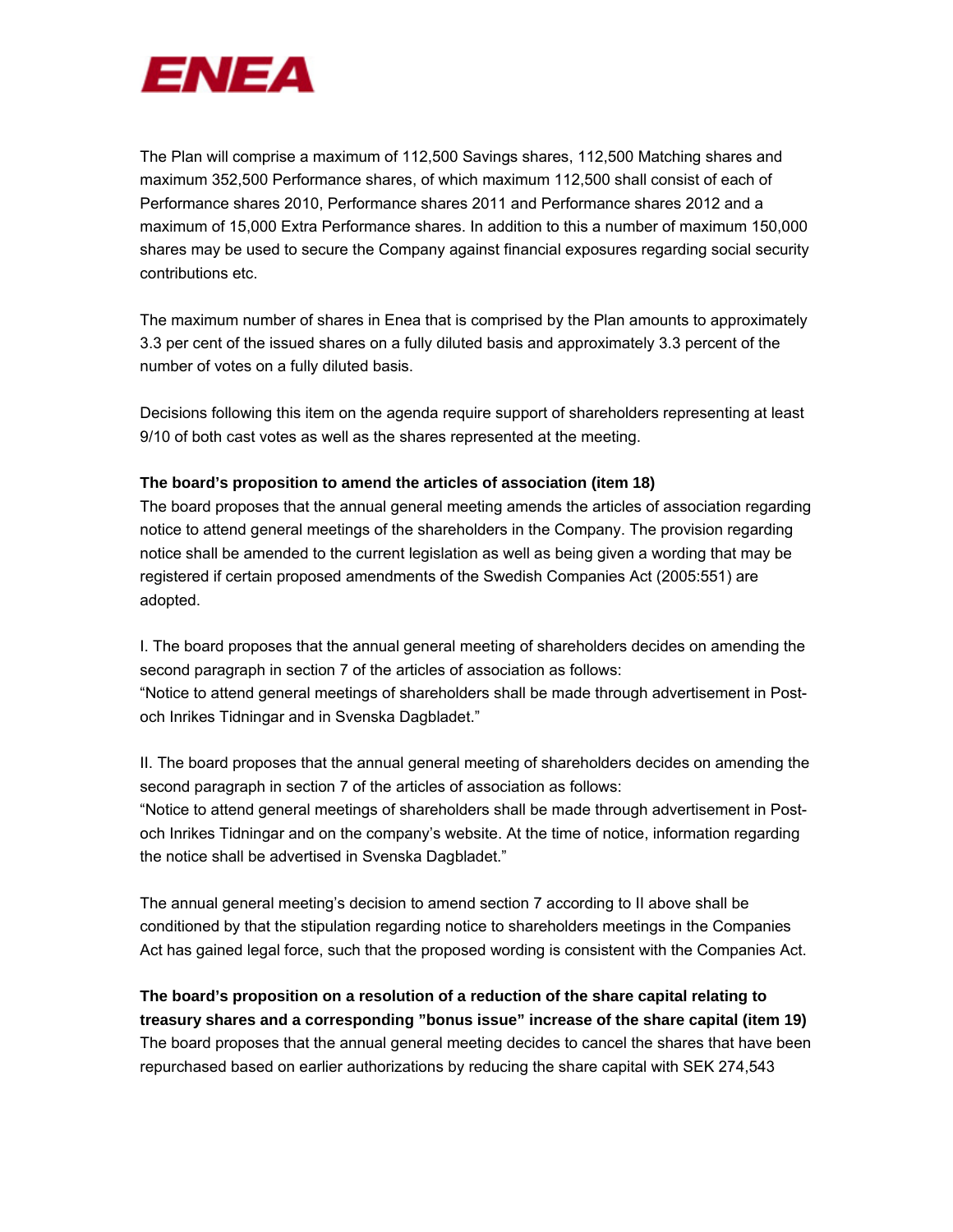

through cancellation of 274,543 shares without repayment for transfer to a free fund. For the purpose of avoiding the authorization of the registration office/ court, the annual general meeting is also proposed to increase the share capital with SEK 274,543 without issuing new shares and with the use of the reserve fund (a bonus issue).

## **Other issues**

The total amount of shares and votes in the Company at the time of the issuance of this notice is 18,355,714 of which the Company has acquired and holds 1,002,043 treasury shares.

#### **Documentation**

The annual report and the auditor's report, the presentation of the proposed members of the board will be available at the Company together with the board's full proposals and other documentation not later than two weeks prior to the meeting. The documents will also be available at www.enea.com. Copies of the documents will be sent by post to shareholders requesting so and stating their postal address and will also be available at the annual general meeting.

> Kista, March 2010 Enea AB (publ) The board

*This English version is an unofficial translation. In case of discrepancies the Swedish version of this document shall prevail.* 

## **For more information visit www.enea.com or contact:**

Anders Lidbeck, chairman of the board Phone: +46 8 507 140 00

Catharina Paulcén, VP Corporate Communications Phone: +46 8 507 140 00 E-mail: catharina.paulcen@enea.com

# **About Enea**

Enea is a global software and services company focused on solutions for communication-driven products. With 40 years of experience Enea is a world leader in the development of software platforms with extreme demands on high-availability and performance. Enea's expertise in real-